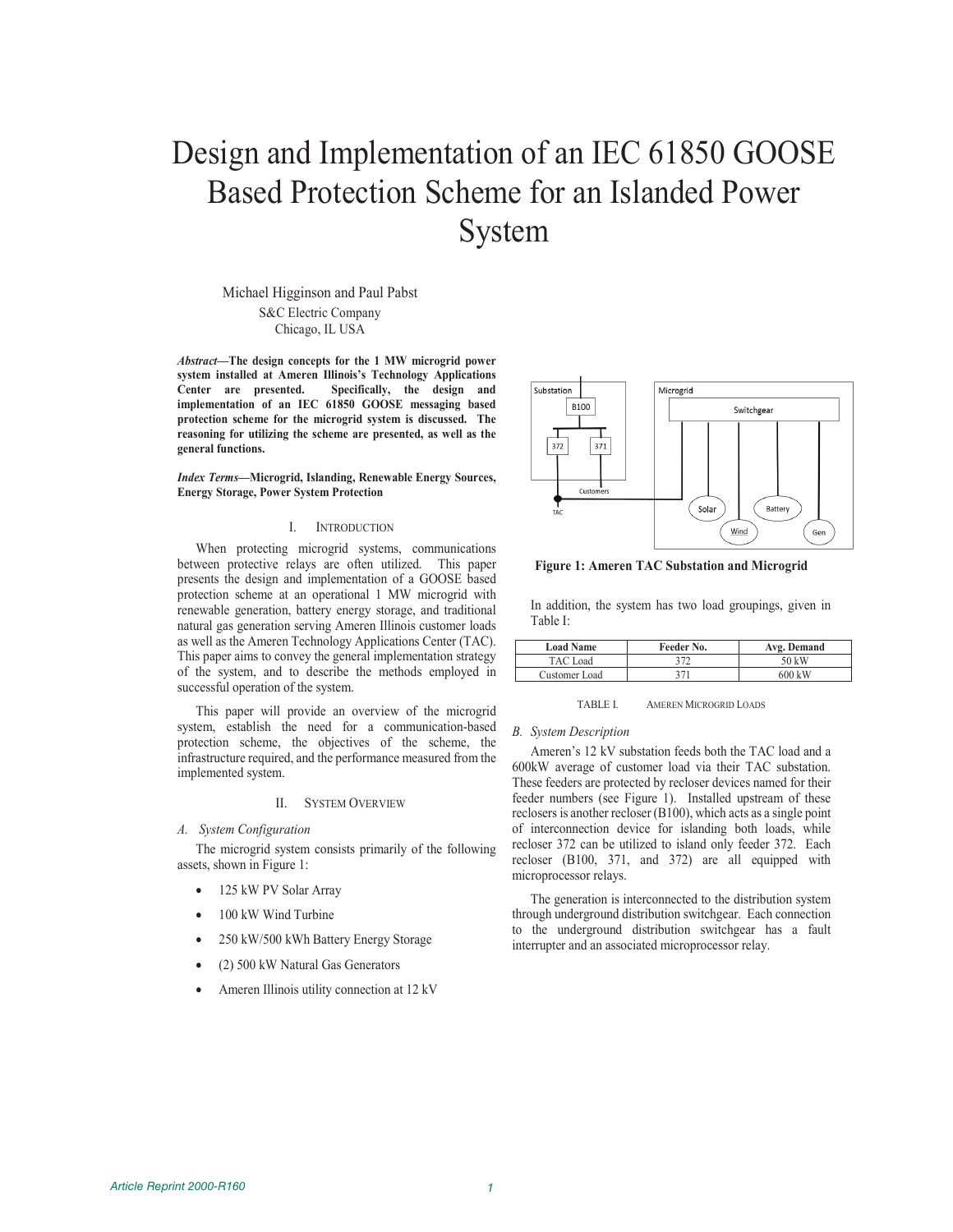The microgrid is designed to operate in a variety of modes, including the ability to operate as an island disconnected from the utility source.

When islanding the full system, which includes the TAC load plus the customer load, roughly 650 kW of generation is required, on average, and a maximum of 1,000 kW. Given the maximum nameplate ratings of the generation equipment listed above, we can see that it is common for the natural gas generators to be generating power to supply these loads.

However, it is possible to also open recloser 372 and island just the TAC load of approximately 50kW using wind and solar PV generation with a potential capacity of 225kW.

To do this, we utilize the grid-forming capability of the battery energy storage system inverter, as well as real-time curtailment of the PV and wind production coupled with fastcharging and fast-discharging schemes of the inverter. This results in a stable power system of extended duration, even with renewable penetration rates more than 100% of the connected load.

The system is designed to synchronize the generation to the utility source to allow for seamless transition into and out of the islanded modes of operation.

# III. GOOSE BASED PROTECTION SCHEME

#### *A. Need for Communication-Based Protection Scheme*

The two primary drivers necessitating the use of a communication-based protection scheme in the Ameren microgrid were system stability and selective coordination.

Microgrid systems often have low inertia, particularly when operating islanded. Low inertia power systems change in frequency more rapidly when the balance between system active power generation and demand is upset. This mismatch between generation and demand can be caused by faults, generation tripping, load swings, or black-starting the microgrid from a de-energized condition. This speed of frequency change is illustrated in the equation shown below [2].

$$
2H\omega \cdot \frac{d\omega}{dt} = P_m - P_e
$$

Where:

 $H$  is the inertia, in seconds

 $\omega$  is the generator speed in per-unit of the rated speed

 $P_m$  is the mechanical output power, in per-unit

 $P_e$  is the electrical output active power, in per-unit

For example, in a microgrid with an inertia of  $H = 1$  s, rejecting rated load (e.g. during a close-in fault) and operating at rated speed, the rate of change of speed would initially be 50% of rated speed per second. In a 60 Hz system, this would corresponds with an initial rate of change of 0.5 Hz per cycle.

The faster rate of change of frequency in low inertia microgrid systems challenges system recovery. When the frequency deviates substantially from nominal, more system loads and generation are likely to be impacted. One example of

this impact is generation tripping offline, potentially causing cascading generation loss and leading to system collapse. Furthermore, larger deviations from nominal frequency challenge stable system recovery, particularly when the resources installed are diverse (e.g. different energy sources and manufacturers). Consequentially, prompt response by protection and control systems to arrest the frequency changes is particularly critical in low inertia islanded microgrid systems, including the Ameren microgrid.

In addition to system stability, selective coordination of the protection system was another driver for usage of a communication-based protection scheme. Conventionally, distribution system protection consists primarily of overcurrent protection, which is coordinated using time-current characteristics (TCCs). This method of coordination results in devices electrically closer to the fault responding faster than series devices electrically farther from the fault across all current levels. This time-grading method of coordination results in devices electrically closest to DERs responding more slowly to many system faults. An example of coordination using TCCs is shown below. As discussed previously, low inertia microgrid systems require a fast response to events, rendering time-grading to achieve coordination while islanded an undesirable option.



### **Figure 2: Example TCC Plot**

The example TCC plot, shown in Figure 2, shows two overcurrent protective devices coordinated via time-grading. The downstream device (on the left, in blue) and an upstream device (on the right, in red). This plot illustrates that at any current, the upstream device responds slower than the downstream device.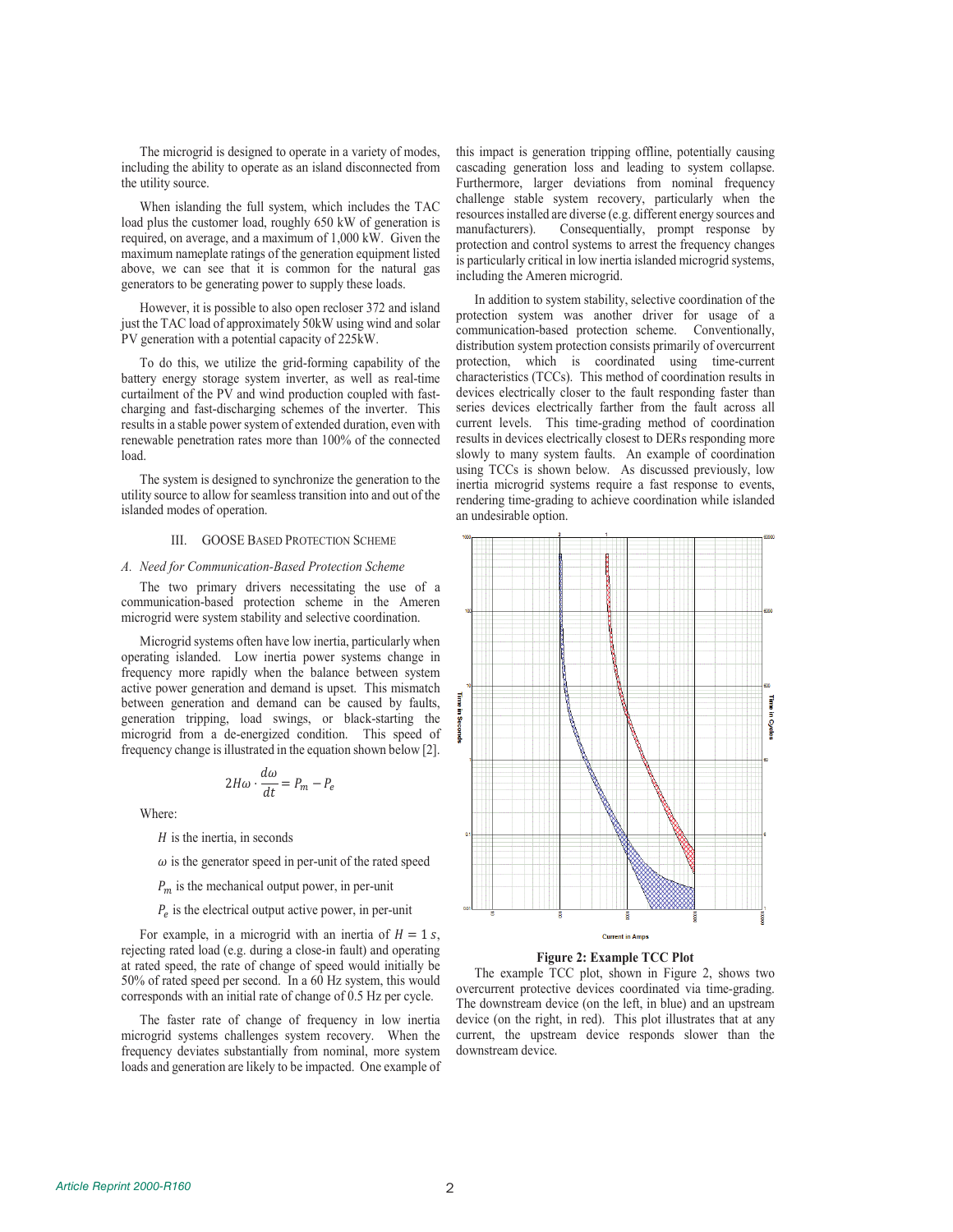Time-current coordination in microgrids is also challenging when there are multiple resources supplying fault current. During an event, the current measured by different devices in the system may vary, as the current supplied to the fault is coming from a combination of several resources. Furthermore, directional protection is necessary to achieve selectivity with multiple resources, as the protective device associated with the generation needs to respond first to faults between the protection and the generator but delay response for faults of comparable current magnitudes in the opposite direction. Utilizing a communication-based protection scheme can help to mitigate these challenges in a microgrid system.

The GOOSE-based protection scheme implemented at the Ameren microgrid uses communications to achieve selective coordination and the speed required for stable recovery.

## *B. Protection Communications Objectives and Design*

The communication-enabled protection scheme was designed to fulfill the requirements of selective coordination and speed for stability. These objectives were attained using GOOSE messaging to communicate the direction of fault current, transfer trip signals, and system configuration.

To selectively and promptly isolate faults in the system both while islanded and grid-tied, the direction of fault current is communicated between relays in the system. When the relays identify that a faulted condition is present by monitoring system currents, voltages, and frequencies, the direction of the fault current is communicated between protective devices and their immediate neighbors. Direction is only communicated during fault conditions to minimize unnecessary communication network traffic. Relays monitor the direction of the current measured by neighboring relays to determine whether they should operate or delay their response.

This communication-based protection scheme works by measuring and communicating the directions of fault currents flowing into and out of a protection zone. If fault current is detected flowing into a protection zone and is not also detected leaving the zone, the relays will determine the zone is faulted and trip. If fault current is detected flowing into a protection zone and also flowing out of the protection zone, the relays will determine the zone is not faulted, and delay operation to allow other protection to clear the fault.



# **Figure 3: Example Fault Scenario**

Above, Figure 3 illustrates an example fault scenario. In this scenario, all breakers except B100 are closed, a fault is indicated by an X at the substation bus, and directions of current measured are indicated by arrows. In this scenario, the relay at Breaker 372 communicating its measurement of current towards the substation would result in a delayed response of the switchgear outgoing breaker relay, measuring current flowing out of the switchgear. The outgoing switchgear breaker relay, communicating that fault current is flowing out of the switchgear, will result in delayed operation of the breakers associated with the wind, solar, energy storage system, and generator, which are each measuring current into the switchgear. The relay at Breaker 371 does not measure fault current flowing out of the substation bus, and thus Breaker 372 determines that the substation bus is faulted and operates to clear the fault.

Transfer trip signals are also communicated over GOOSE messaging. Considering the same example, fault scenario, tripping Breaker 372 clears the fault current. However, breakers B100 and 371 need to be tripped and locked out to avoid closing another source into the faulted bus. In this scenario, since Breaker 372 tripped when the relay detected fault current flowing into the substation bus, the relay is programmed to also send a transfer trip signal to the other breakers bounding the protection zone the fault is in (i.e. B100 and 371).

Yet another piece of information that is communicated over GOOSE messaging is the open/closed status of each breaker in the system. From the breaker status information, each relay can determine the configuration of the system. Most importantly, breaker status information can be used to determine if the system is currently operating in an islanded or grid-tied configuration. System configuration is significant to the relays, because the vastly different fault current across the configurations of the system necessitate adjustments in the protection settings. The relays use the system configuration information to ensure that they are appropriately set to protect the system in its present configuration.

In summary, the implemented GOOSE-based protection scheme is designed to achieve protection speed and selectivity by communicating and utilizing directional current measurements, transfer trip signals, and breaker status information.

# IV. INFRASTRUCTURE REQUIRED

To facilitate GOOSE messaging, microprocessor relays with this capability were chosen. These relays differ from standard microprocessor relays, as they include a communications co-processor dedicated to the handling of high-bandwidth, high-importance GOOSE traffic. This coprocessor enables GOOSE messages to be parsed with low latency (less than ½ cycle), and is necessary to ensure a reliable protection scheme.

As GOOSE traffic is typically high-bandwidth, it was critical that the communications medium was robust enough to facilitate this aspect. As a result, a fiber optic Ethernet network was implemented, as fiber optic cable is immune to electromagnetic interference (noise) and thus has high bandwidth.

As discussed earlier, the GOOSE messages were deemed of critical importance, as they send transfer trips, trip blocking,